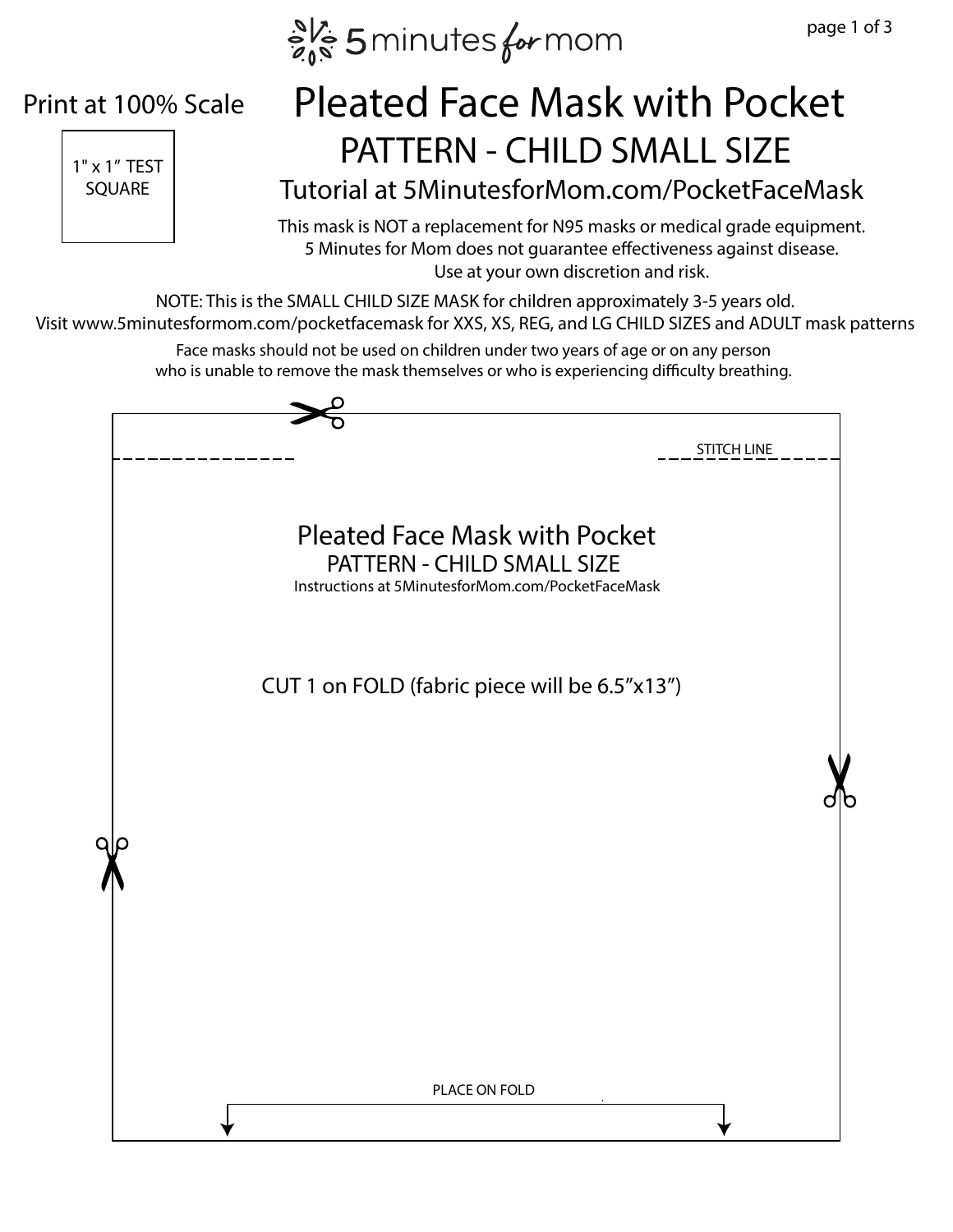$e^{N_c}$  5 minutes for mom

## Print at 100% Scale



## $\frac{1}{1-x}$  1"  $x$  1" TEST Pleated Face Mask with Pocket

## SQUARE Tutorial at 5MinutesforMom.com/PocketFaceMask

This mask is NOT a replacement for N95 masks or medical grade equipment. 5 Minutes for Mom does not guarantee effectiveness against disease. Use at your own discretion and risk.

NOTE: This is the SMALL CHILD SIZE MASK for children approximately 3-5 years old. Visit www.5minutesformom.com/pocketfacemask for XXS, XS, REG, and LG CHILD SIZES and ADULT mask patterns



Face masks should not be used on children under two years of age or on any person who is unable to remove the mask themselves or who is experiencing difficulty breathing.